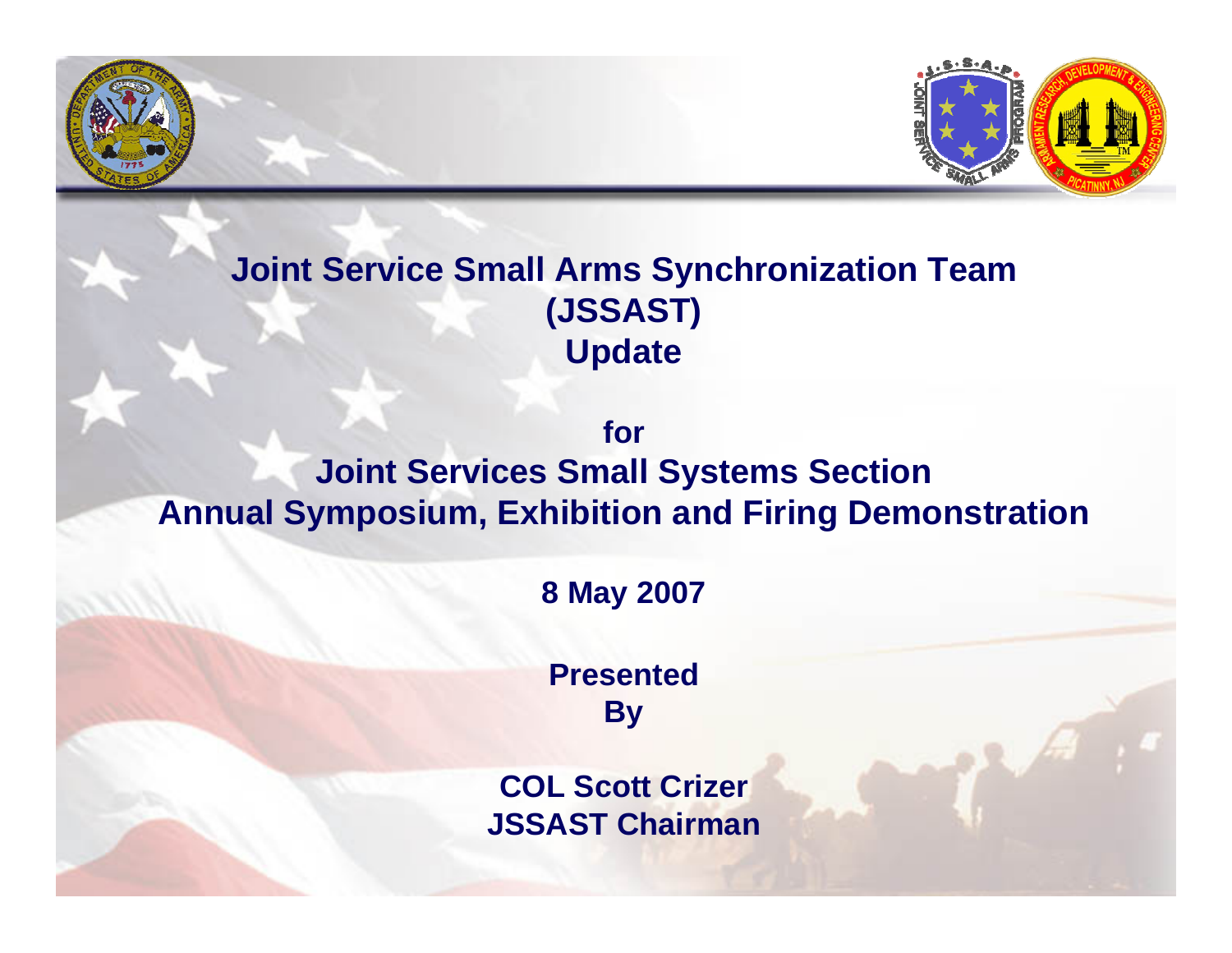## *JSSAST Update*



### *Agenda*

¿ **JSSAST Mission** ¿ **JSSAST Membership** ¿ **Overarching Themes and Status** ¿ **What's Next?**

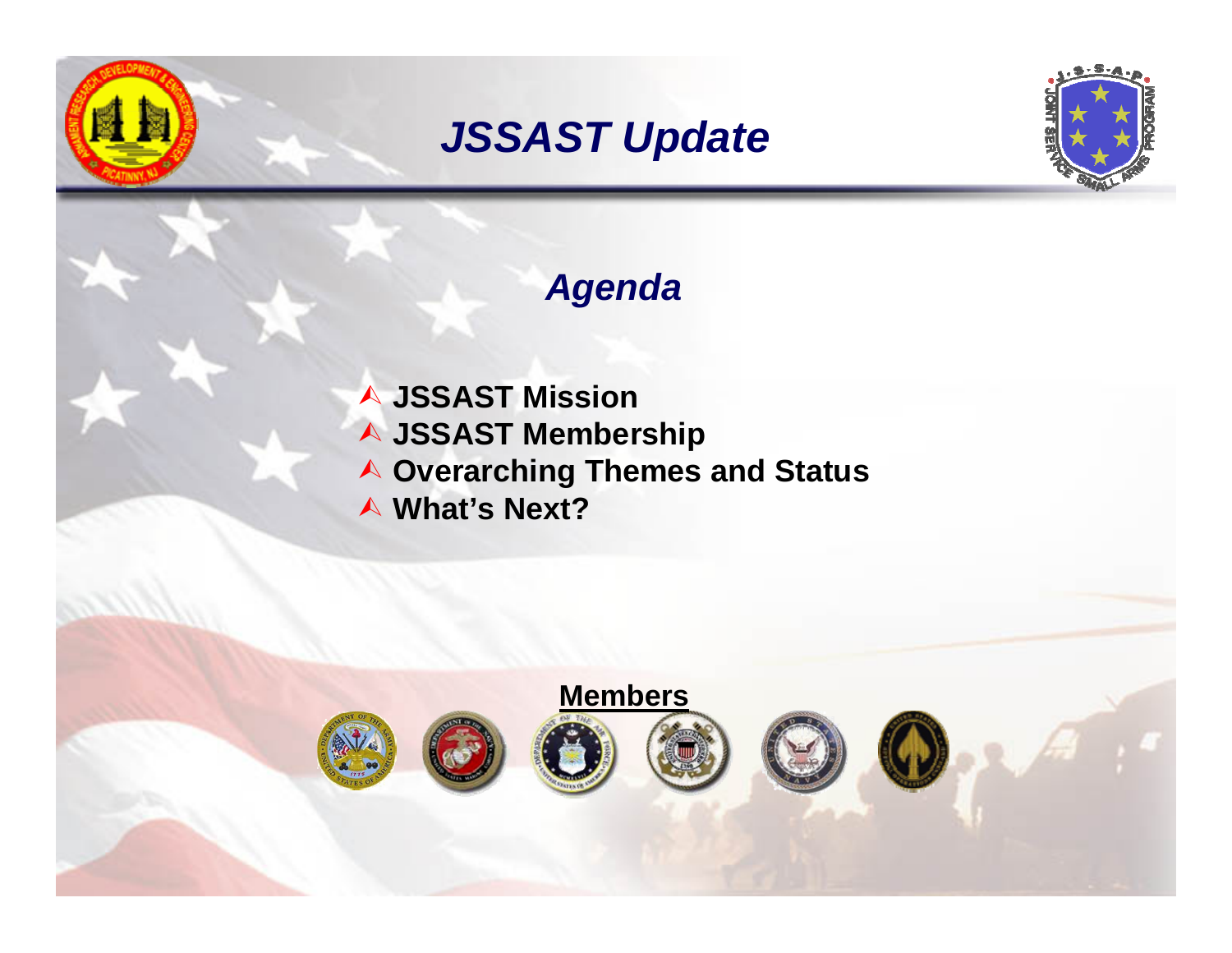### *Joint Service Small Arms Program Office (JSSAP)*



**Bolton**

#### ¿ **Who**

**→ Joint Service Office Located Within the Army Armaments Research Development and Engineering Center**

#### ¿ **Mission**

- **→ Establish Joint Requirements**
- **→ Evolve Technology for New Soldier Weapon Systems**
- $\rightarrow$  **Manage and Execute the Technology Base**

#### ¿ **Funding**

- **→ Annual Funding to Increase to \$17M+ by FY13**
- **→ Congress has historically added a few \$M annually**
- **→ Funding will now support: One Major Effort** 
	- **- Lightweight Small Arms Technologies**
	- **- 2 New Thrusts Beginning in FY08**

### **Members**







**Charter**

**by ASA**

**Updated and Approved**<br>
Updated and Claude Bolte

Updated and Claude<br>
(ALT) Hon Claude<br>
(ALT) Aug 04

**31 Aug 04**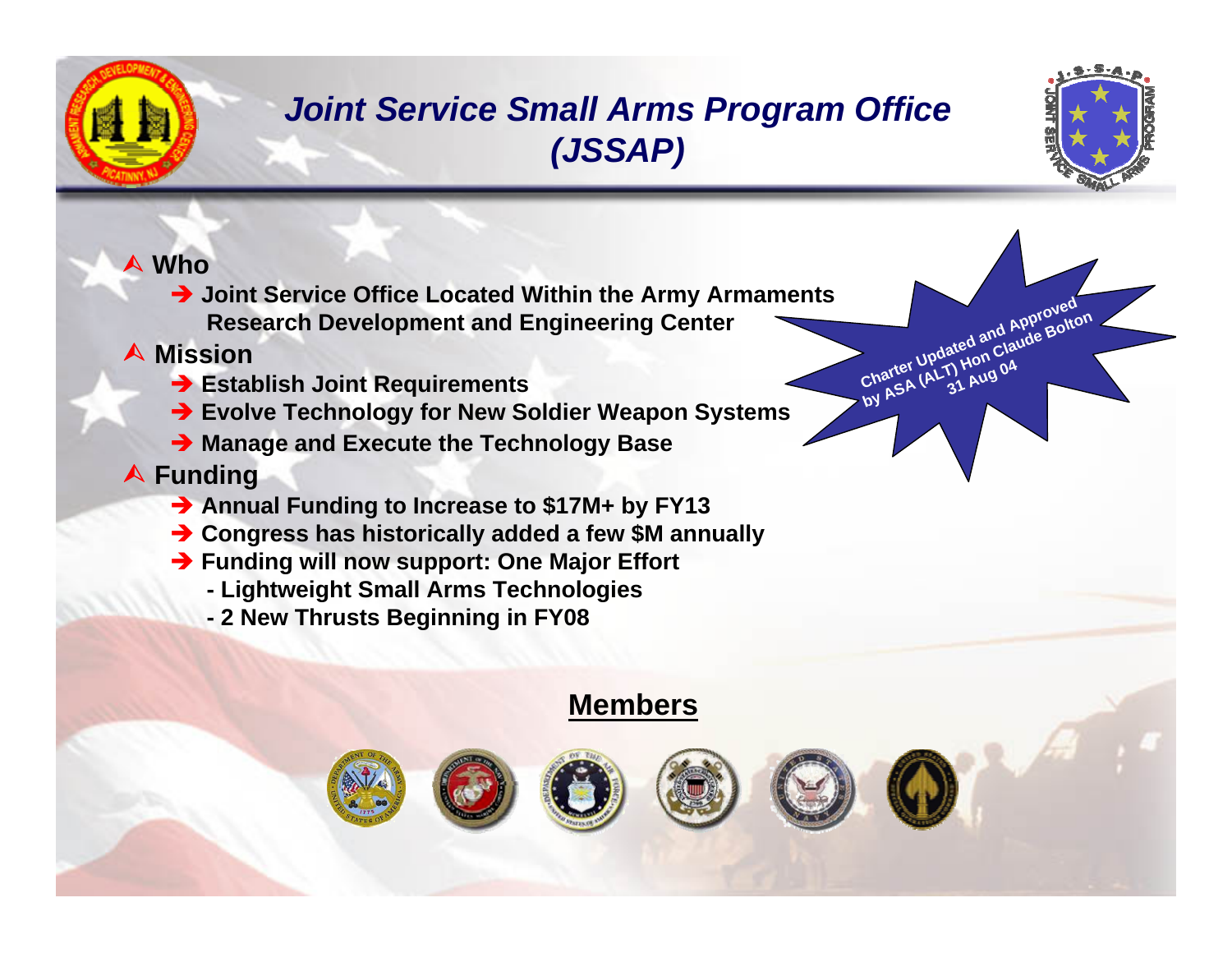## *Joint Service Small Arms Synchronization Team (JSSAST)*



*Chairman*COL Scott Crizer (Commander, ASIC)

## *Principals:*

**Meets**

**Semiannually**

**Marines:Air Force:**

**Army:** COL Robert Radcliffe (USAIC) LtCol Tracy Tafolla (HQ MCSC) Col C. Beck (HQ AFSFC) **Navy:** CAPT R. Ruehlin (HQ NAVSEA) **Coast Guard:** CDR Jim Olive (HQ USCG) **SOCOM:** COL K. Noonan (HQ SOCOM)

*Associates:*

**Army PMSW:** COL C. Lipsit (PM Soldier Weapons) **JNLWD:** Mr. K. Swenson (JNLWD)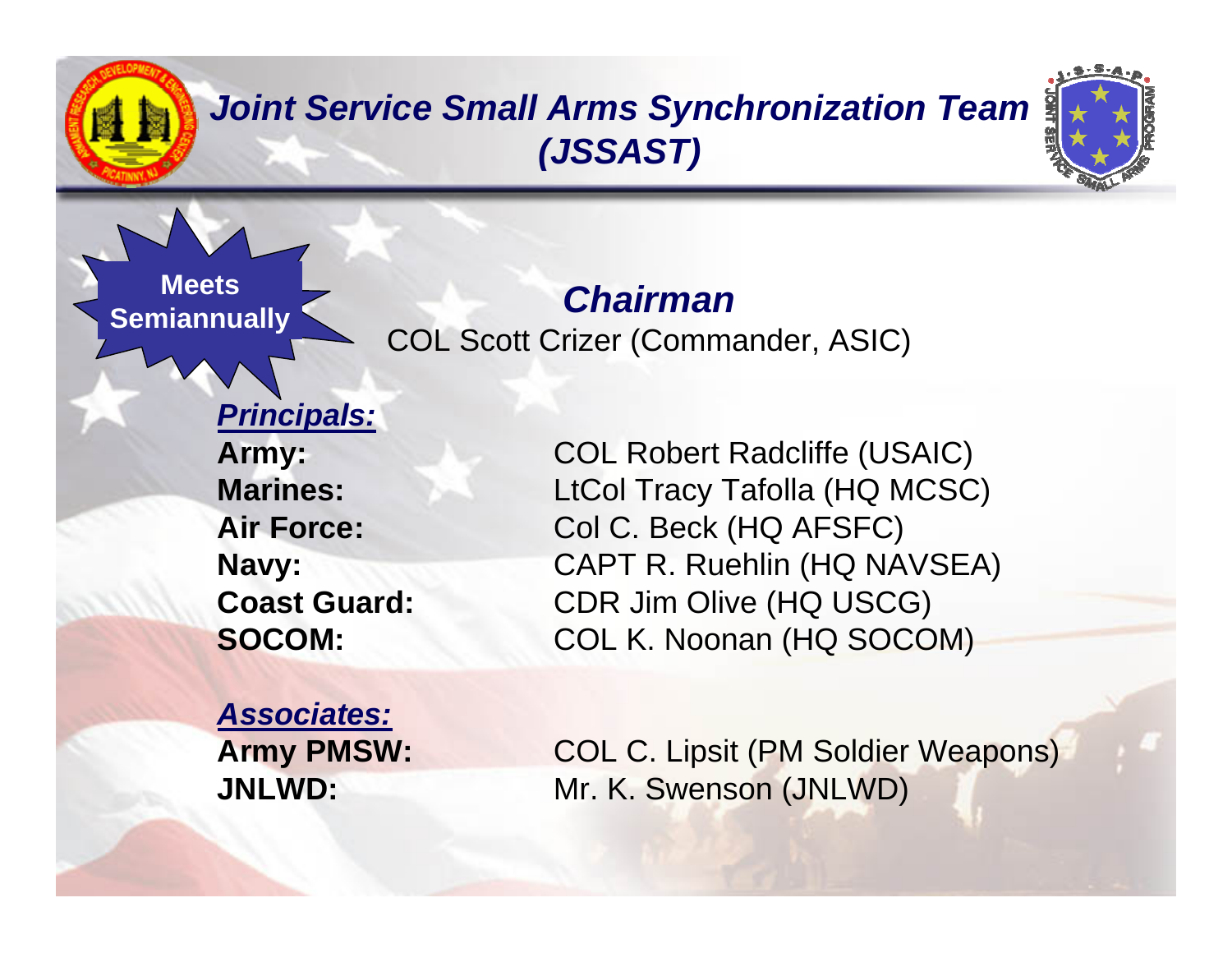





*Chairman's Overarching Themes*

¿ **Better Synchronization of Service Small Arms Activities**

¿ **Greater Awareness of JSSAP's Work**

**△ More Funding for Small Arms Science and Technology**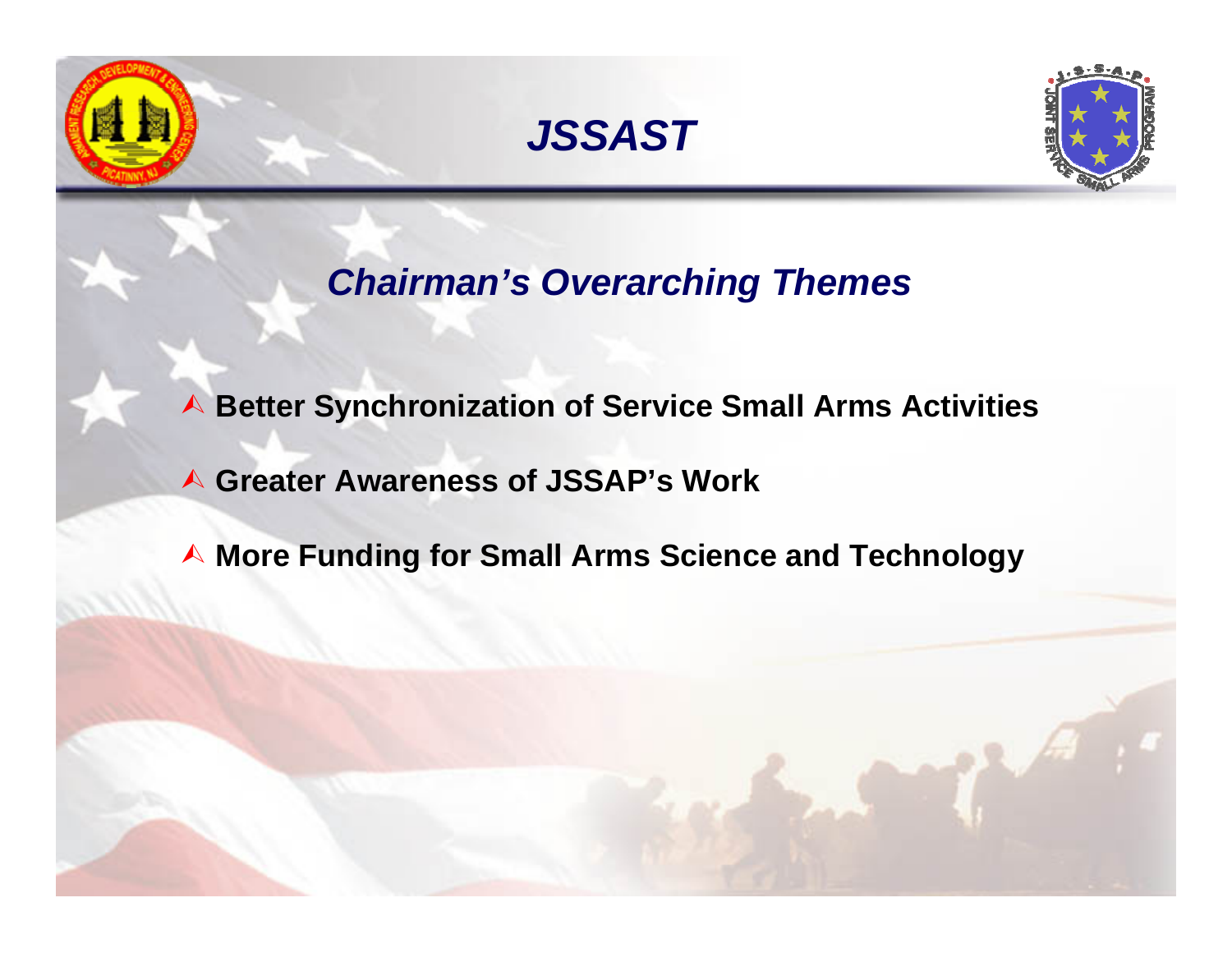## *Better Synchronization*

風上





# *JSSAMP Approved 7 Feb 07*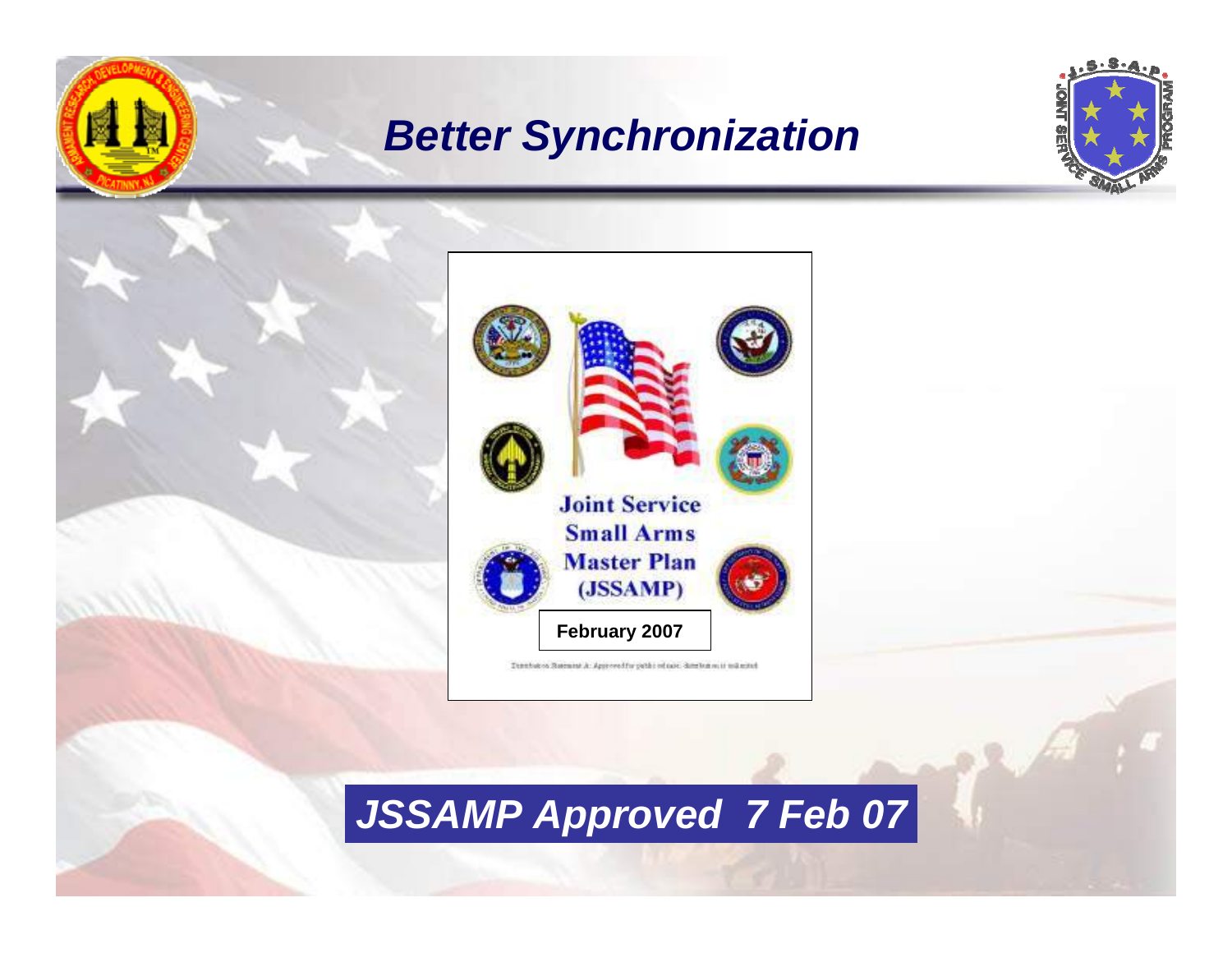# *Awareness Campaign Status*



### *Completed*

**A CG Fort Benning and Commandant Army Infantry Center** ¿ **HQ USAF Director of Security Forces** ¿ **USMC Director of Infantry Weapon Systems** ¿ **HQDA G-8 Director of Joint & Futures** ¿ **HQ SOCOM Deputy Commander and G-8** ¿ **HQ NAVSEASYSCOM SES**

### *Planned*

¿ **Director of Capabilities Development TRADOC HQ – May 07** ¿ **CG Marine Corps Systems Command – Jun 07**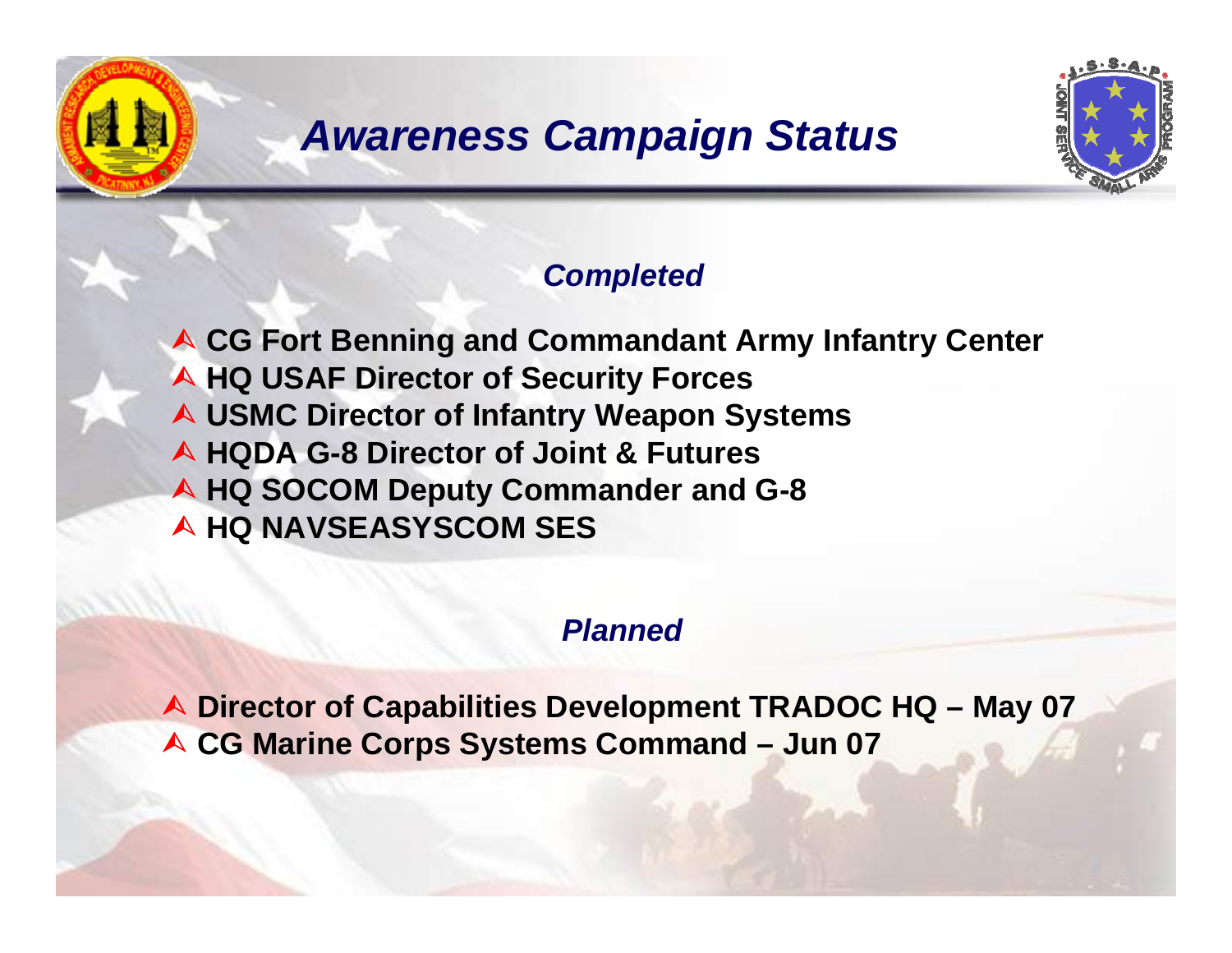## *Expanded JSSAP Tech Thrusts*





### **Advanced Fire Control Technology**



图



**Advanced Lethal Armament Technology**

*Resulting from \$17M Increase over the POM*